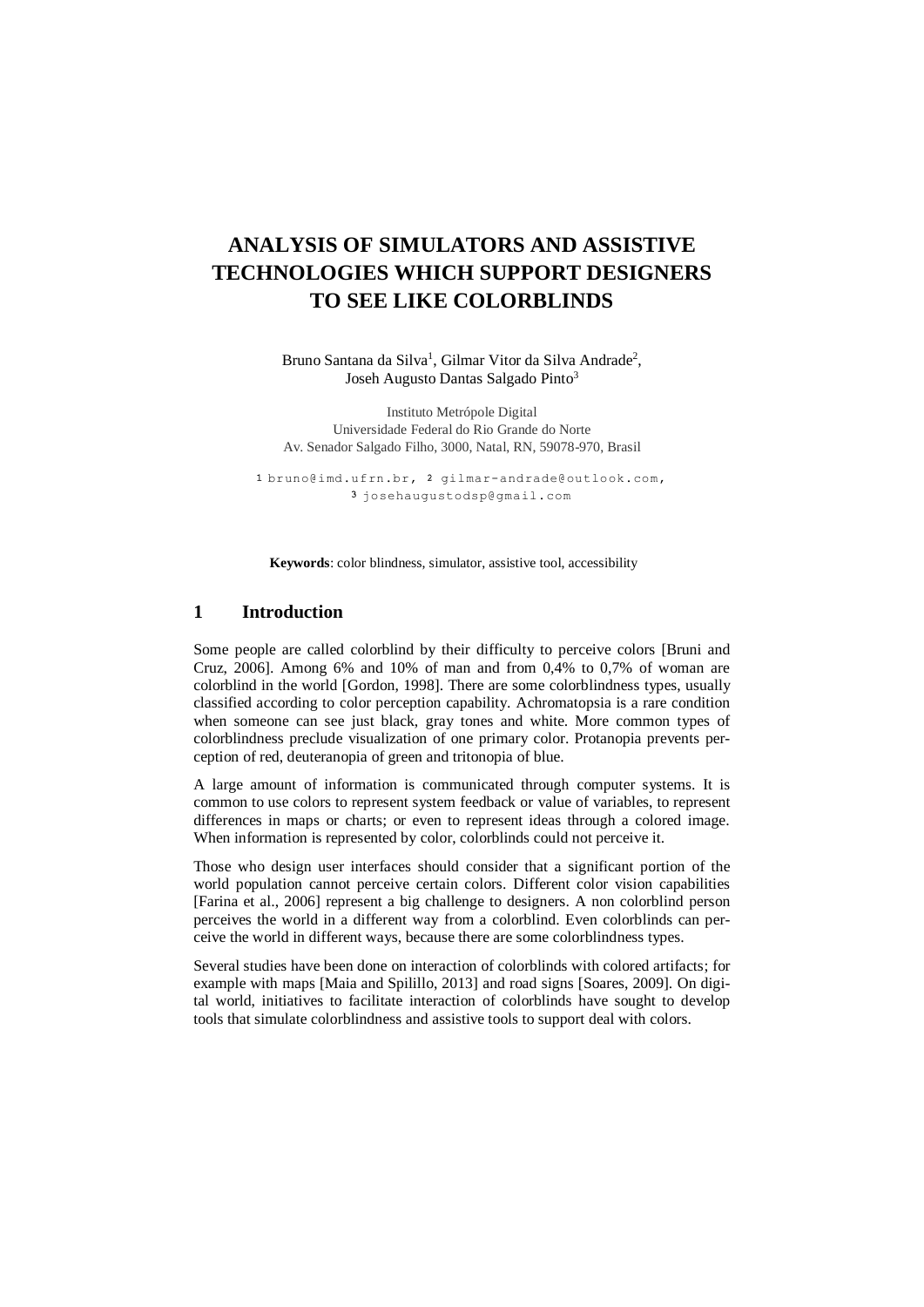This work analyzes some simulators and assistive technologies to instrument non colorblind designers to perceive and deal with colorblind user needs during computer systems use.

### **2 Method**

We conduct a search on Google, Android app store and Chrome extension store, using terms: "simulator", "colorblindness", "assistive technology" and their equivalents in Portuguese. Only free and working tools were analyzed. These tools have been grouped into types that highlight common features, as described below.

# **3 Colorblindness Simulators as Support to User Interface Design**

For those who see a wider range of colors, it is very difficult to imagine how it would be to perceive the world with an important restriction of colors. This is usually an unfeasible mental exercise. This lack of non colorblind designers perception prevents their value judgment on user interface solution been conceived for colorblinds. Therefore, non colorblind designers may have difficult to conduct formative and summative evaluations [Barbosa and Silva, 2010] taking into account colorblinds as users.

Colorblindness simulators can be very useful tools to support designers overcome their difficulty in seeing interface as colorblind user would do. We identify four types of colorblindness simulators that apply filters on: image files, computer screen, websites and camera of mobile devices. Most of them simulate protanopia, deuteranopia and tritonopia.

#### **3.1 Simulator of Images**

Some colorblind simulators receive image files with whole range of visible colors for a non colorblind designer and return other image with what colorblinds would be seeing. We found four websites which simulates colorblindness: *Colour Blindness Simulator*, *Chromatic Vision Simulator* e *Vischeck* e Coblis.

We compare the quality of simulated images. All of them have some problems during transition of colors, but the severity varied. The *Vischeck* presented the better fidelity in color transition on conversion of colors. Each simulated image was obtained by sending a file to the respective website, and selecting the desired colorblindness type. In *Colour Blindness Simulator* and *Vischeck*, the file was sent six times to obtain the results for quality comparing. In *Chromatic Vision Simulator* and *Coblis* was necessary only one sending.

If designer want perceive how his user interface solution would be seeing by colorblinds, he should send for a website all image files that represent the interface. How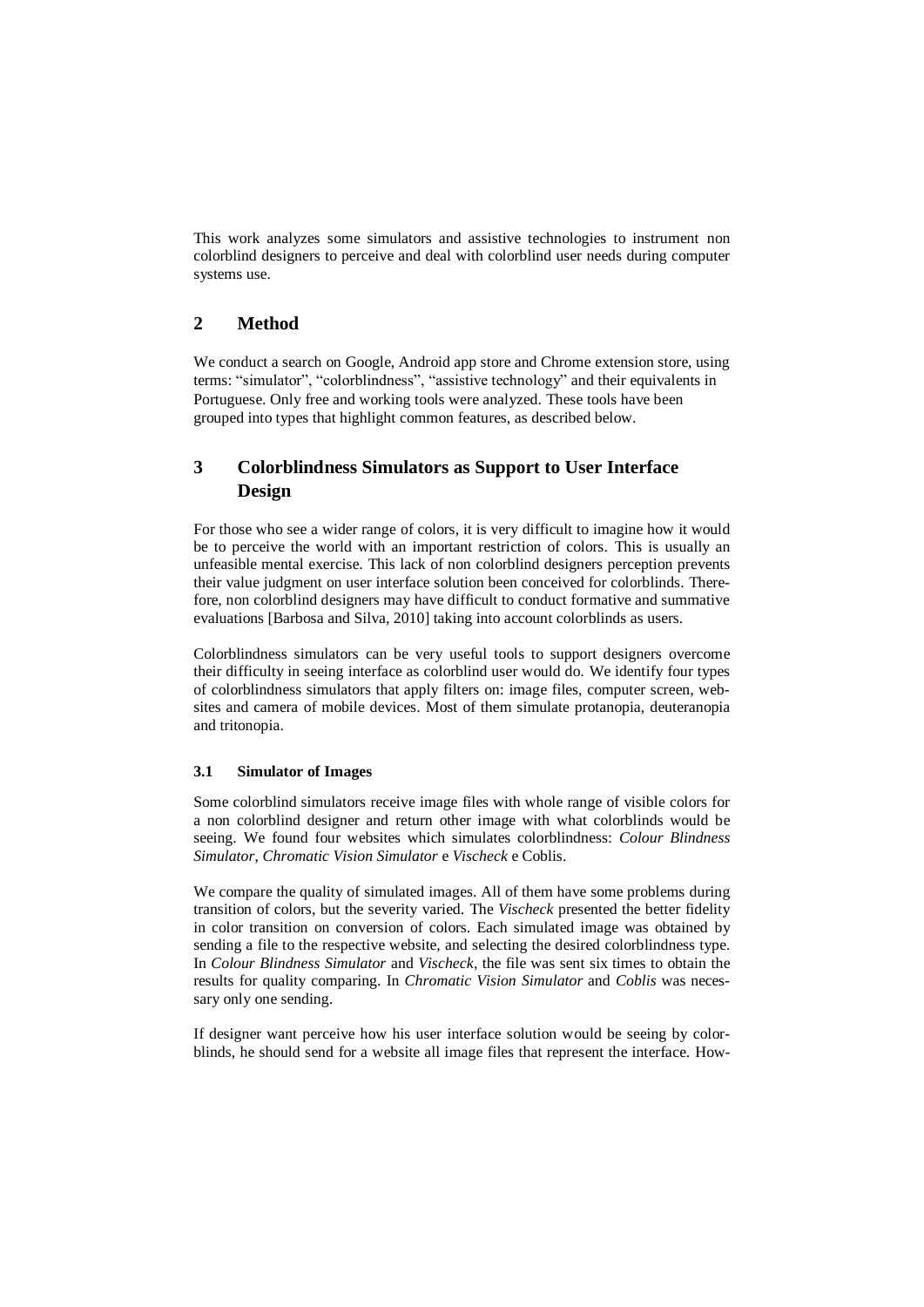ever, not always designer would be willing to do this, either because of the involved effort or because of secrecy. Simulators of image files allow designers to analyze user interface only in a static way, without the dynamic of interaction process.

#### **3.2 Simulator of Computer Screen**

Some colorblind simulators apply filters on everything that is being displayed on the computer screen. We found two simulators of computer screen: *Color Oracle* and *Sim Daltonism*. They allow designers to see computer screen like colorblinds, without the need of saving image files and sending them to a website. This represents a significant advantage over image simulators in terms of secrecy, efficiency and use of internet connection. *Color Oracle* and *Sim Daltonism* have a good quality of simulation, however the first just allow static analysis of user interface, and the second allow both static and dynamic analysis.

#### **3.3 Simulator of Websites**

Some colorblind simulators apply filters on websites. We found eleven Chrome extensions: *Colorblinding*, *Chromacy*, *ChromeLens*, *Dalton*, *Eye*, *I want to see like the colour blind*, *mr gray*, *NoCoffee Vision Simulator*, *Prism*, *RGBlind*, *Spectrum*. Almost all simulate protanopia, deuteranopia and tritonopia, except *mr gray* which simulates just achromatopsia and the *RGBlind* which does not simulate tritanopia. Chrome extensions can locally process the whole page for the simulation. Then, website colors can be quickly modified to alternate among colorblindness types simulation. Only *Colorblinding*, *Chromacy*, *mr gray*, *NoCoffee Vision Simulator* and *Prism* allow static and dynamic analysis of user interface. The others allow just a static analysis.

#### **3.4 Simulator of Mobile Device Cameras**

Some colorblindness simulators use the camera of mobile devices. We found twelve Android apps: *Chromatic Vision Simulator, Colorblind Augmented Reality*, *Colorblind Vision*, *Colorblind VR, Color Blinder*, *ColorBlindness SimulateCorrect*, *Color Blindness Simulator*, *Color Blindness test*, *Daltonizer*, *Exposição Diamond*, *Eyeteq* e *NowYouSee*. These apps simulate one, two or three types of colorblindness simultaneously. Only *Chromatic Vision Simulator* and *Colorblind VR* allow simultaneous simulation of three types of colorblindness. All apps allow static and dynamic analysis, except *Eytep* that allow just static analysis.

Designer may need to analyze accessibility for colorblinds of user interfaces represented on non digital media or in devices beyond their control. For example, he may need to analyze user interfaces represented on paper, projected onto a surface, or even on computer that he cannot use. In these cases, the previous simulators types are not useful, but mobile app simulators would help.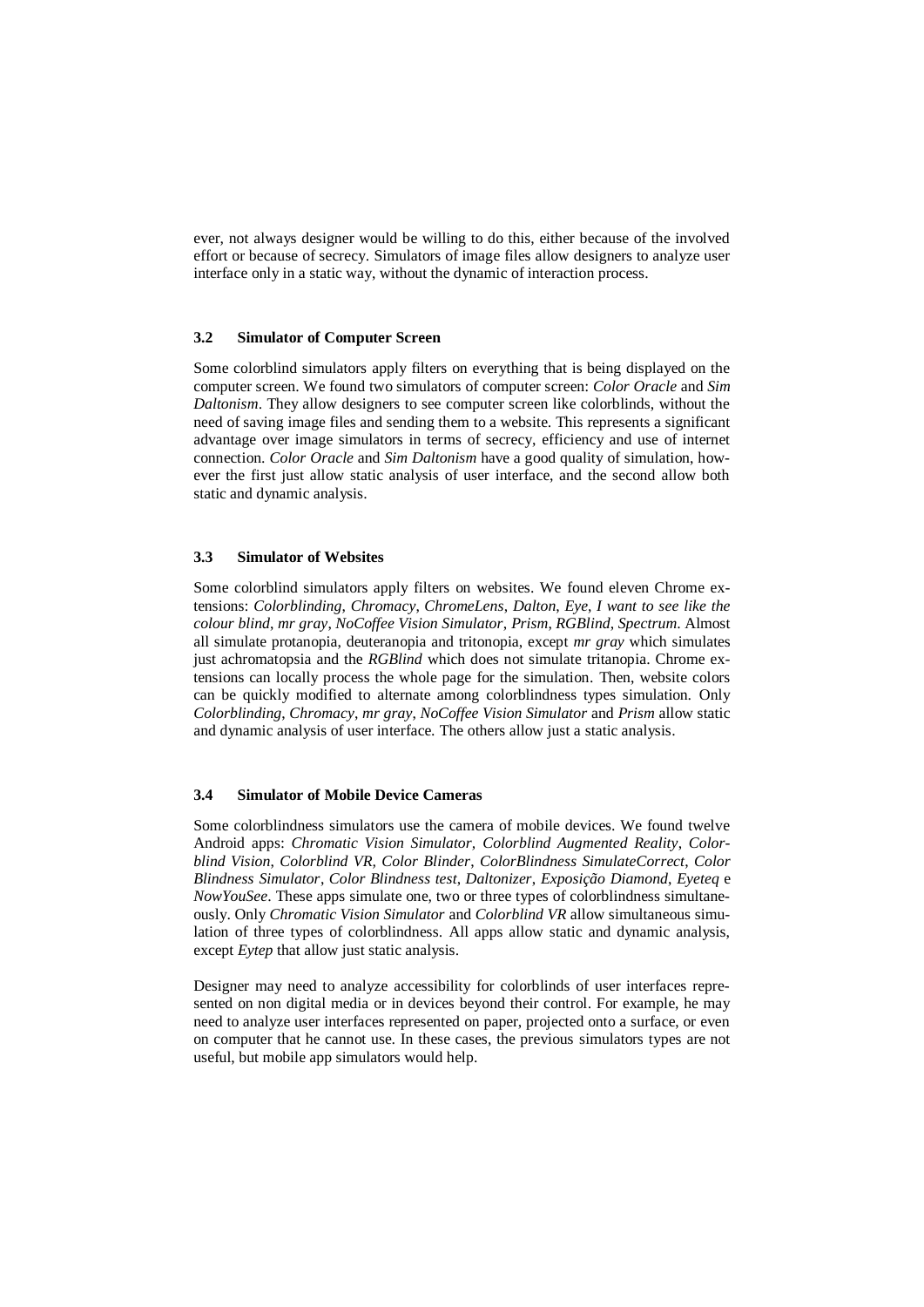## **4 Assistive Technologies for Colorblindness**

Sometimes, the user interface solution became accessible when used together with assistive technology. For example, websites may be used by blinds with screen readers. Then, designers also need to know assistive technologies to conceive accessible solutions to colorblinds. We found assistive technologies that identifying colors and recolor images.

### **4.1 Assistive Technologies to Identify Colors**

Discovering the color names of certain objects may help colorblinds. Thus, they can access culturally established meanings and make better use of colors. We found two types of assistive technologies to identify colors: website and mobile applications. The website *Colblindor* allows users to identify name of colors from RGB codes. This may be not useful alone, but it is better when used with another "dropper tool". We identified fifteen Android apps to identify colors: Color Analyzer, Color Assist, Colorblind Assistant, ColorBlindClick, Color Blind Free, Color Blind Pal, Color Detector, Color Grab, Colorblind Helper1, Color Blind Helper2, Color ID, Color Identifier, Color Vision, Dalton-H and LedScope.

#### **4.2 Assistive Technologies to Recolor Images**

Recolor images is a common strategy to help colorblinds to perceive the world. The intention is usually to highlight color in image, to distinct colors by shape patterns draw on color in an image, to shift the range of colors of an image or to automatically increase the contrast between used colors. We identified assistive technologies to recolor images from different sources: screen, website and camera of mobile device.

*Visolve* was the only desktop software to recolor computer screen. For websites, we found three Chrome extensions: *Color Enhancer*, *FreshEyes* e *Vision*. On Android apps, we found seven options: *Color Assist*, *Colorblind Assistant*, *Color Blind Fixer*, *Color Blind Pal*, *Colorblind Vision*, *Eyeteq* and *NowYouSee*.

# **5 Conclusions**

This work presents an analysis of simulators and assistive technologies for colorblindness. The goal was instrument non colorblind designer to design user interface for colorblinds. We identified a set of tools to support formative and summative evaluation of user interface being conceived.

Simulators of images and of computer screen are adequate to inspect interface without consider interaction, because they are able to simulate colorblindness on static images. Only the computer screen simulation *Sim Daltonism* allows static and dynamic